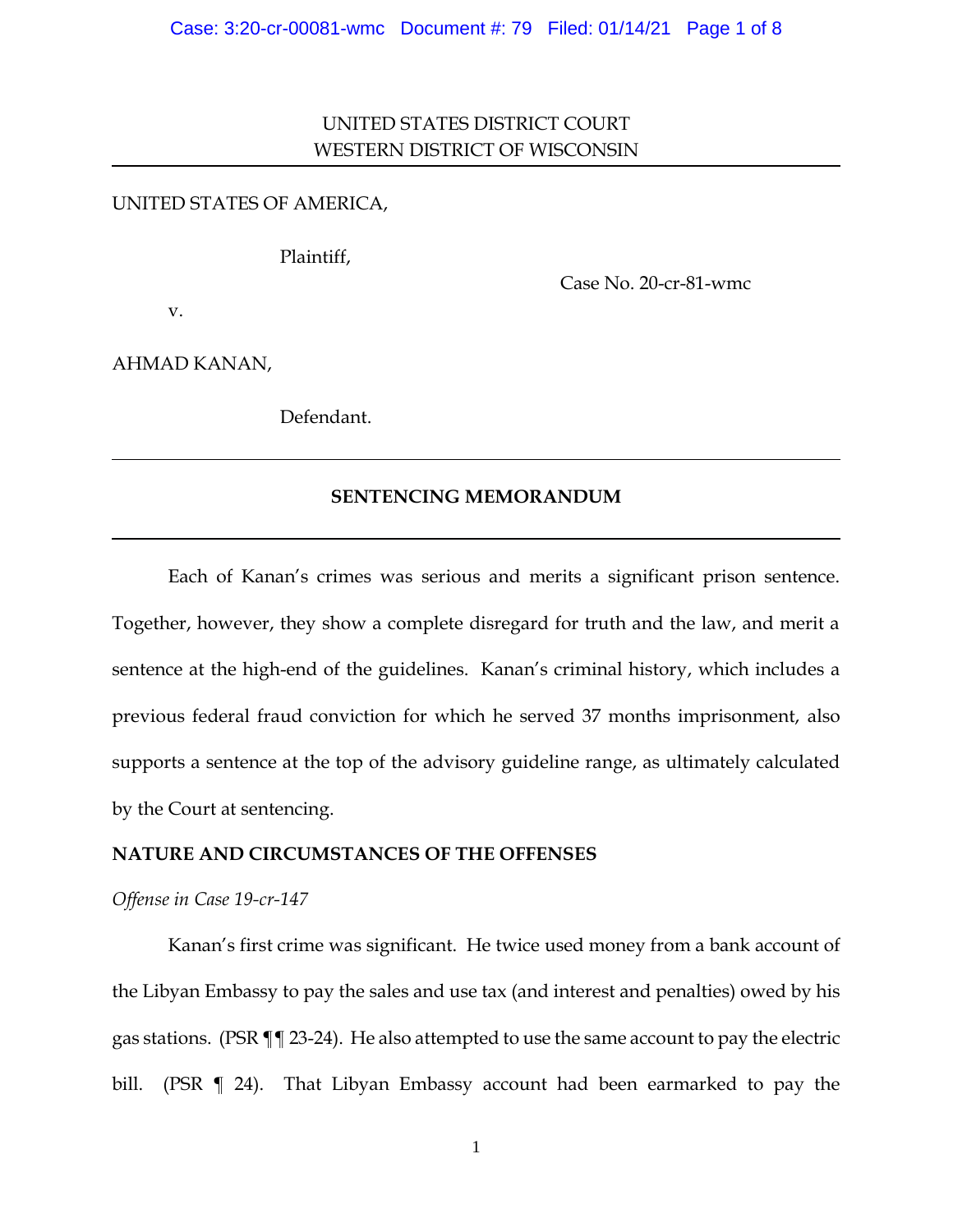#### Case: 3:20-cr-00081-wmc Document #: 79 Filed: 01/14/21 Page 2 of 8

educational expenses of Libyan students in the United States. (PSR ¶ 23). Although the money was eventually returned to the Libyan Embassy, it took time. Kanan made the first fraudulent payment of \$83,783.41 on July 21, 2017. Those funds were not returned to the Libyan Embassy until December 6, 2017. Kanan made his second fraudulent payment of \$108,053.02 on December 21, 2017. The process of starting to return those funds to the Libyan Embassy did not begin until mid-April 2018. Therefore, Kanan's crime had a significant impact on the Libyan Embassy by depriving it of money for numerous months and by causing its diplomats to have to spend time and resources dealing with the fallout of the crime.

Background regarding sales and use tax shows that Kanan's offense is aggravated. Gas stations (including Kanan's) collect sales and use tax directly from consumers at the point of sale. So, Kanan's businesses received the money to pay the taxes; he just chose not to pass it on to the state. In other words, Kanan only owed tens of thousands in back taxes, interest, and penalties because he was diverting the taxes he collected at the point of sale.

# *Between Offenses*

Kanan became aware of the federal investigation for his unauthorized use of the Libyan Embassy Account when search warrants were executed on his gas stations and residence in December of 2018. In September of 2019, Kanan obtained a one-way ticket to Dubai, United Arab Emirates that left on September 21, 2019. Fearing that he would not return, the United States obtained a criminal complaint to arrest Kanan for the offense before he left the country. On September 25, 2019, after a contested detention hearing,

2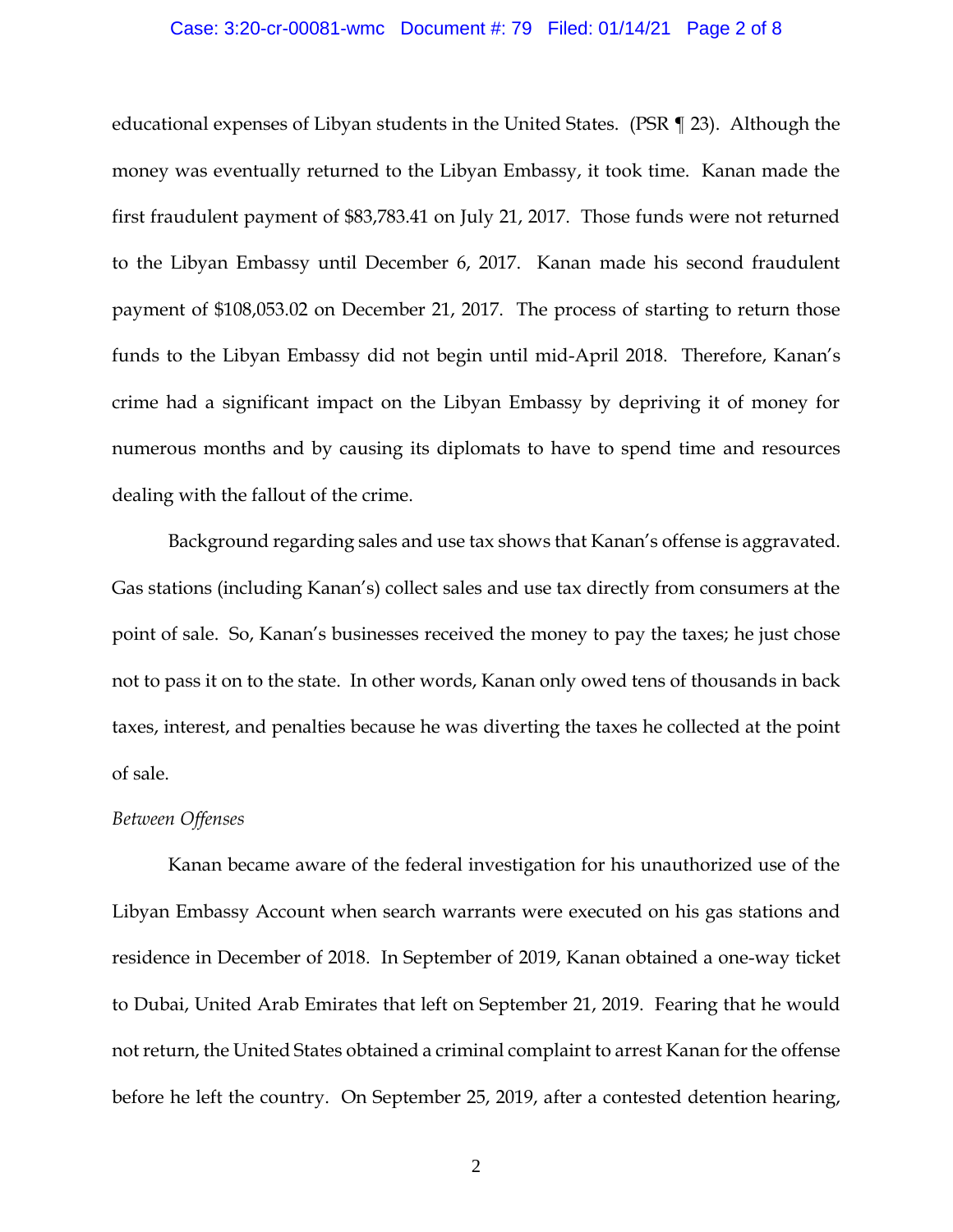#### Case: 3:20-cr-00081-wmc Document #: 79 Filed: 01/14/21 Page 3 of 8

Kanan was released on conditions, including that "Defendant shall not commit any offense in violation of federal; state or local law while on release." (Case No. 19-cr-147, R. 8). Kanan quickly violated that order by committing the crimes that underlie the conviction in case 20-cr-81.

#### *Offense in Case 20-cr-81*

Kanan's second offense, investment and Paycheck Protection Program (PPP) fraud, is particularly egregious. COVID-19 (and subsequent lockdowns) caused economic devastation to many people in the United States.<sup>1</sup> To help ameliorate some of the economic damage, Congress passed the PPP as part of the Coronavirus Aid, Relief, and Economic Security Act (CARES Act), which allowed businesses to obtain private, low-interest loans to pay their payroll and other costs.<sup>2</sup> The amount of the PPP loan was typically approximately 2.5 times the applicant's average monthly payroll costs and could be forgiven if the applicant kept its payroll stable.3 Kanan selfishly used the COVID-19 crisis to benefit himself.

Kanan made an obviously false misrepresentation in his PPP loan applications by indicating that he was currently not subject to an indictment. (PSR ¶¶ 14 & 16). If that was Kanan's only misrepresentation in the application, it would still be a serious crime. The United States has a valid interest in not wanting to loan money to applicants who are under indictment. Kanan, however, made an even more fundamental misrepresentation

<sup>&</sup>lt;sup>1</sup> Unemployment Rates During the COVID-19 Pandemic: In Brief, Congressional Research Service, (available at https://fas.org/sgp/crs/misc/R46554.pdf).

<sup>2</sup> https://en.wikipedia.org/wiki/Paycheck\_Protection\_Program.

<sup>3</sup> *Id.*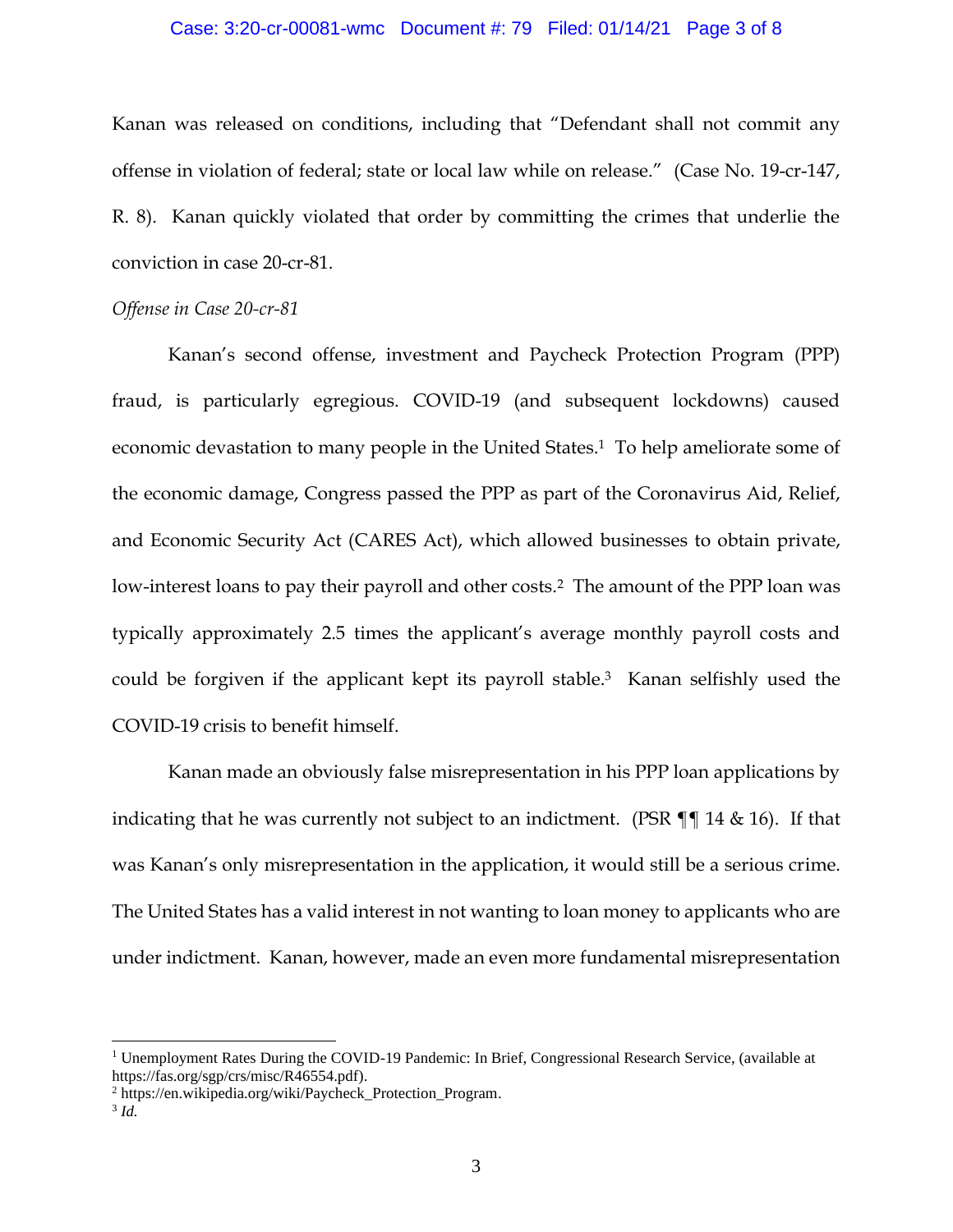#### Case: 3:20-cr-00081-wmc Document #: 79 Filed: 01/14/21 Page 4 of 8

in his PPP applications—that his business had a payroll. Bank records show no evidence that Kanan had a payroll—and he certainly did not have the payroll he falsely submitted with his applications. (*See* Case No. 19-cr-147, R. 74, pp. 4-5). Indeed, Kanan's bank records show that when he received the \$47,060 PPP loan on May 7, 2020, he transferred it to his personal Wells Fargo Checking Account the next day. He did not use it to protect the payroll of his small business.

As part of the same scheme, Kanan defrauded Company 1 and obtained a \$100,000 loan from them. The United States has documented Kanan's many misrepresentations to Company 1 before and after the loan in other filings, so it will not repeat them here. (*See e.g.*, Case No. 19-cr-147, R. 74, pp. 3-4). Not only did Kanan obtain the fraud proceeds from the PPP loan and Company 1, he engaged in concealment money laundering in violation of 18 U.S.C. § 1956 to hide the proceeds. Kanan transferred the fraud proceeds from Altin Labs' JP Morgan account, to his personal Wells Fargo checking account, to his personal Wells Fargo savings account, back to his personal Wells Fargo checking account, back to the original Altin Labs JP Morgan account, and then to a new Altin Labs account at Mercury Bank that neither lender knew about.

Kanan's scheme to defraud borrowers involved his lies to the borrowers to obtain the money, and also involved many other lies. For example, when Kanan fraudulently applied for a \$72,500 PPP loan at Bank 1, the bank denied his loan because of the spelling discrepancies in Kanan's name. On the same day, Kanan sent a false email to Company 1, which stated "Could you connect me with a banker who is accepting PPP applications? I am still waiting on chase and [President of Bank 1] could not close the loan for us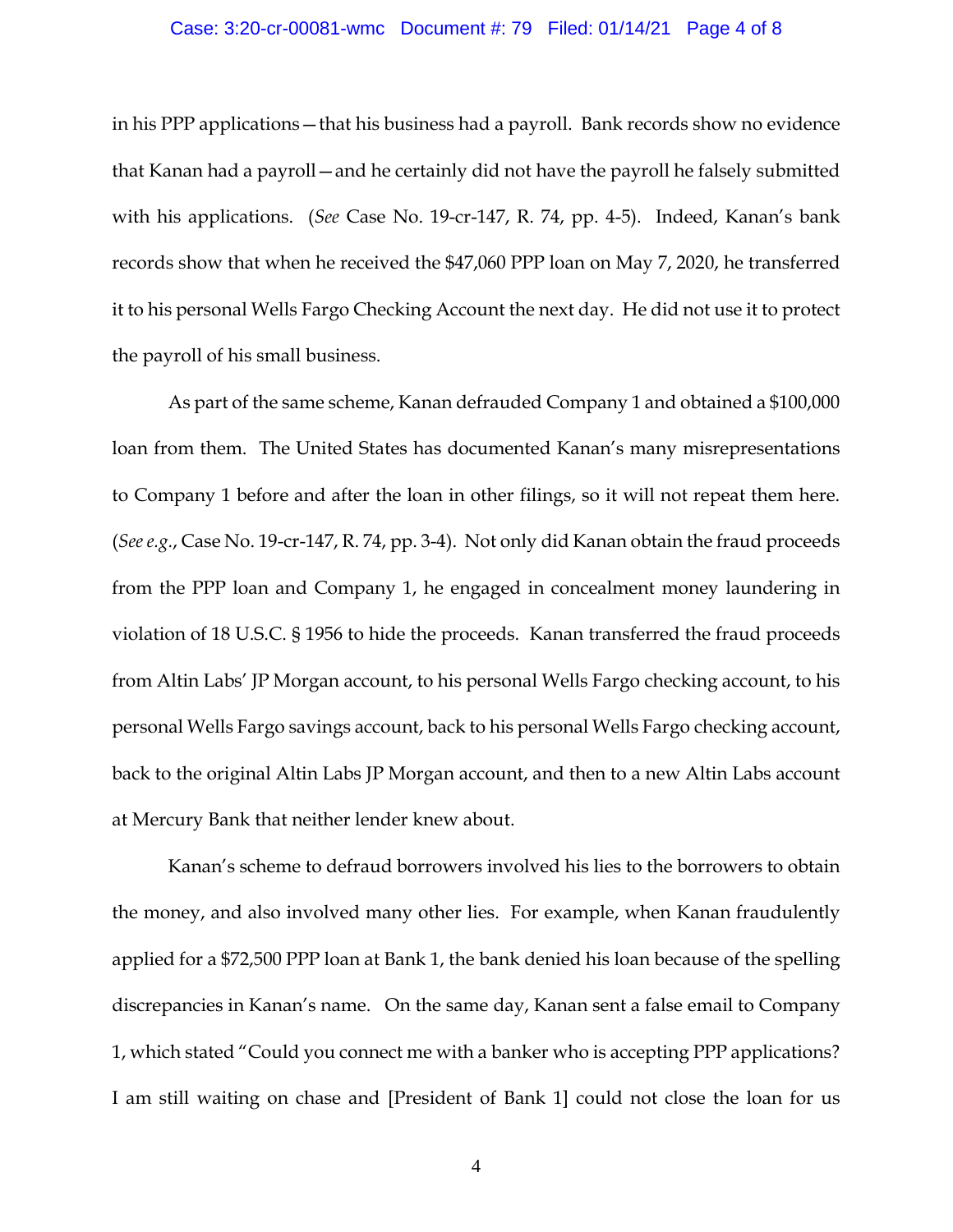#### Case: 3:20-cr-00081-wmc Document #: 79 Filed: 01/14/21 Page 5 of 8

because the company is relatively new, and we did not have the documents he requested." (PSR ¶ 56). To summarize, Kanan prepared a fraudulent loan application with numerous misrepresentations and submitted it to Bank 1. (PSR ¶ 14). When the bank caught one of the misrepresentations (the spelling of his name), he lied to minimize the discrepancies. (PSR ¶ 56). After Bank 1 decided not to issue the loan, Kanan immediately emailed Company 1 and lied about why Bank 1 denied the loan in order to fraudulently apply for more loans. (PSR ¶ 57).

Lies often cause collateral damage or potential collateral damage that is difficult to track. This case is no different. For example, Kanan repeatedly represented that Louisiana State University (LSU) Professor Husam Sadek was a co-founder and the Vice President of Technology Development for Altin Labs. (Case No. 19-cr-147, R. 74, pp. 3- 4). Professor Sadek was interviewed and none of that turned out to be true. During the interview, Professor Sadek expressed concern about being listed as a co-founder of a business because that would potentially violate his contract with LSU.

#### **HISTORY AND CHARACTERISTICS OF THE DEFENDANT**

Kanan was previously convicted of a three-part fraud scheme in Vermont for which he served 37 months imprisonment. (PSR ¶ 83) ("the counts of conviction represented three separate schemes"). The counts of conviction involved a tax fraud scheme, a check kiting scheme, and a credit card fraud scheme. *Id.* Since these schemes were separate, they likely could have each resulted in separate convictions, which would have increased Kanan's current criminal history score. Further, if Kanan would have been sentenced separately for these separate crimes, his criminal history score would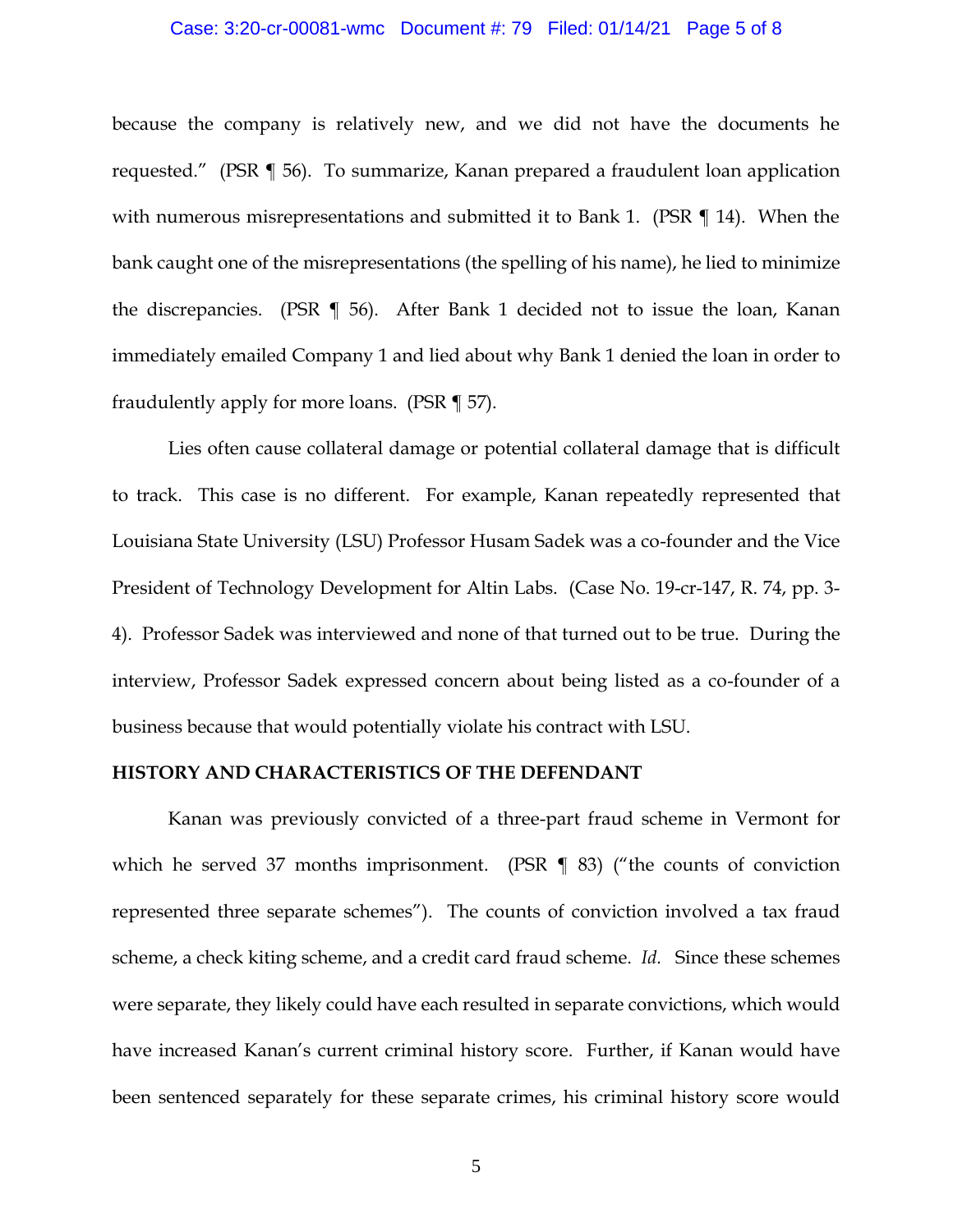#### Case: 3:20-cr-00081-wmc Document #: 79 Filed: 01/14/21 Page 6 of 8

have been even higher at the second sentencing. Therefore, even though Kanan has a significant criminal history for a white-collar defendant, it is understated.

It is difficult to comment on Kanan's history and characteristics because different sources of information are inconsistent. It is hard to know what is true. For example, in the PSR, Kanan discussed how he lived in Libya from age six until eighteen. (PSR ¶ 91). That fact, when he was facing a charge involving the Embassy of Libya, did not appear in his Pretrial Services Report. (Case No. 19-cr-147, R. 6). The PSR mentions that Kanan obtained a Master's degree from Syracuse in computer engineering. (PSR ¶ 105). The resume he submitted to Company 1 does not list that degree. (KANAN\_002968). The resume he submitted to Company 1 lists an extensive employment history, which was not mentioned in the PSR. *Compare* (KANAN\_002968) *with* PSR (PSR ¶ 107). Kanan's resume also lists numerous academic accomplishments (awards, papers, presentations at conferences) that remain unverified and uncorroborated.4 Kanan has claimed to have earned a Ph.D. on many occasions, but he now states that he did all of his coursework but did not defend his dissertation. (PSR ¶ 106).

It is equally difficult to know if Kanan was truthful with the Court at his previous sentencing in Vermont. At sentencing, Kanan stated he was "'deeply and gratefully sorry' for his crimes and he would regret them for the rest of his life." (PSR ¶ 83). Kanan

<sup>4</sup> For example, Kanan claims to have been awarded an IBM Ph.D. Fellowship in 2013, which seems unlikely given that he was released from prison for his previous fraud conviction in January of 2012. He also claimed to have presented a paper at the CERN RD 50 Meeting, 2015. There appears to have been two such conferences in 2015 (one in Switzerland and one in Italy). He is not listed as a participant in either conference. *See*  (https://agenda.infn.it/event/11109/registrations/participants;

https://indico.cern.ch/event/456679/registrations/participants).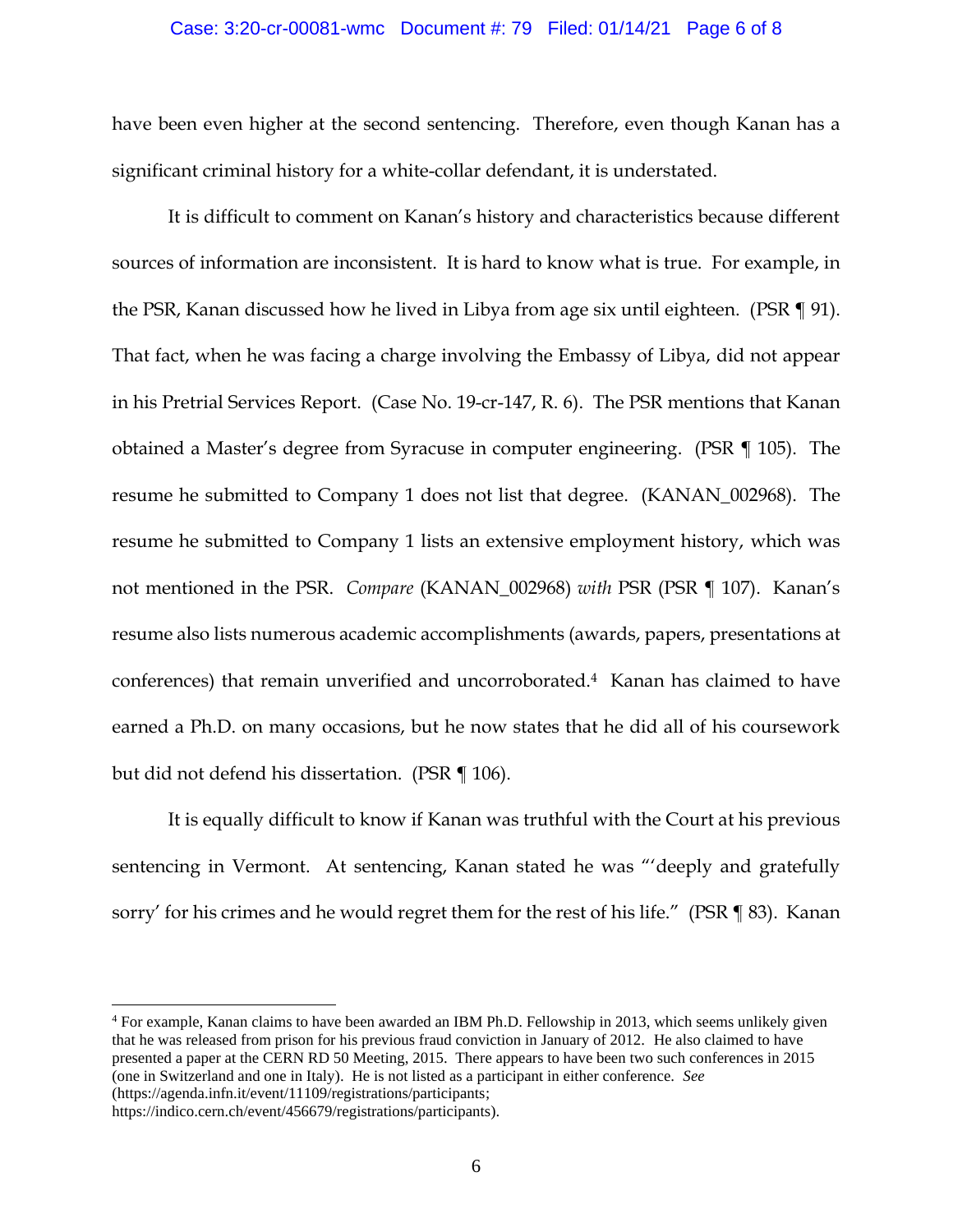#### Case: 3:20-cr-00081-wmc Document #: 79 Filed: 01/14/21 Page 7 of 8

continued that "he lost his honor and dignity, and most importantly, he jeopardized the future of his children. He said he failed to uphold the values of his faith and culture. He acknowledged that his actions brought shame and suffering to his parents, siblings, wife, and children." *Id.* The Court believed him and noted " . . . there's a depth of regret and even despair . . . that suggests that . . . this has had a profound impact on him." Regardless of whether Kanan sincerely believed what he was telling the Court, his subsequent actions did not match his rhetorical flourishes. Kanan's supervised release for the crime expired on January 12, 2017. (Case No. 13-cr-18, R. 3 (W.D. Wis.)). He committed his next federal crime on July 21, 2017. (PSR ¶ 34).

While it can be difficult to distinguish between lies and oversights or miscommunications, some instances are clear. For instance, Kanan's supervised release from Vermont was transferred to the Western District of Wisconsin before this Court. (Case No. 13-cr-18). In order to terminate his supervision while still owing restitution, the probation officer filed a 12A petition dated October 11, 2016, which summarized Kanan's financial situation by stating, "The defendant has been an electrical engineering graduate student at the University of Wisconsin Madison for the past several years. The defendant also works for his father's gas stations and receives financial support from his family for doing so." (Case No. 13-cr-18, R. 3). Kanan's representations to his probation officer reflected in the filing do not appear to be accurate. The United States' investigation in Case No. 19-cr-00147 did not show that he was working for his father's gas stations, but instead that he was acting as an owner of his own gas stations. Kanan very likely had significantly more income (*e.g.*, the sales and use taxes and other money he was pulling